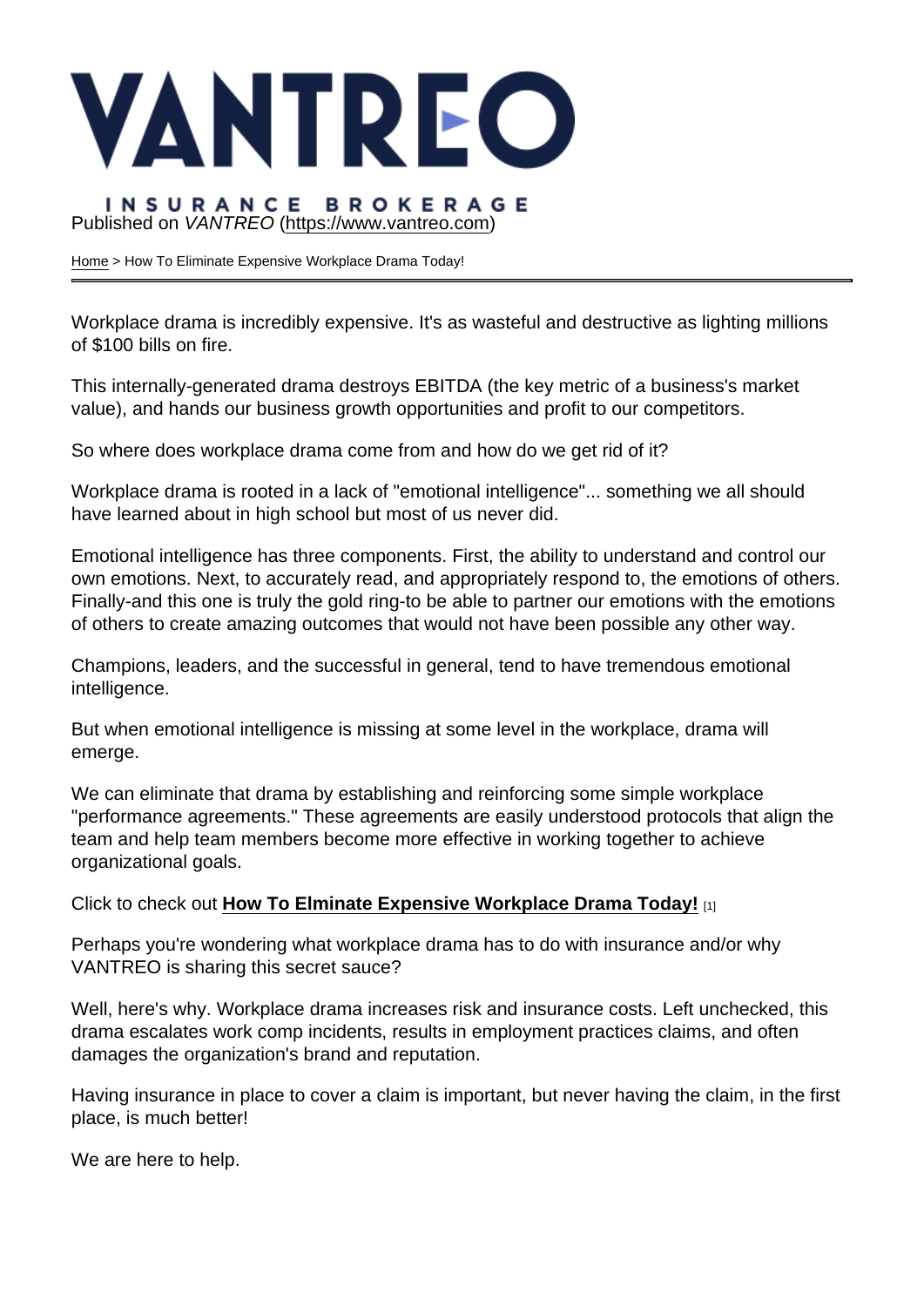To contact us, just [reply here](mailto:glangevin@vantreo.com?subject=How To Eliminate Workplace Drama Today!)  $_{[2]}$ , or call us at 800-967-6543 ext 230.

We look forward to hearing from you!

[California work comp insurance](https://www.vantreo.com/coverage/workers-comp-insurance) [3]

div#block-block-4 .column { font-size: 11px; margin: 0; }

### CORPORATE MAILING

1901 W Corporate Way Ste 1 Anaheim, CA 92801 [info@vantreo.com](mailto:info@vantreo.com) [\(800\) 967-6543](tel:1-800-967-6543) Fax (707) 546-2915

**CHICO** 

VANTREO 2068 Talbert Dr Ste 100 Chico, CA 95928 [\(530\) 895-1555](tel:530-895-1555)

#### EUREKA

Craig Hansen Insurance Service 2103 Third Street Eureka, CA 95501 [\(707\) 445-9691](tel:707-445-9691)

### SACRAMENTO

Benefits Done Right 601 University Ave Ste 250 Sacramento, CA 95825 [\(916\) 891-1889](tel:916-891-1889)

### SAN RAFAEL

VANTREO 851 Irwin St. Ste 300 San Rafael, CA 94901 [\(415\) 922-2300](tel:415-922-2300)